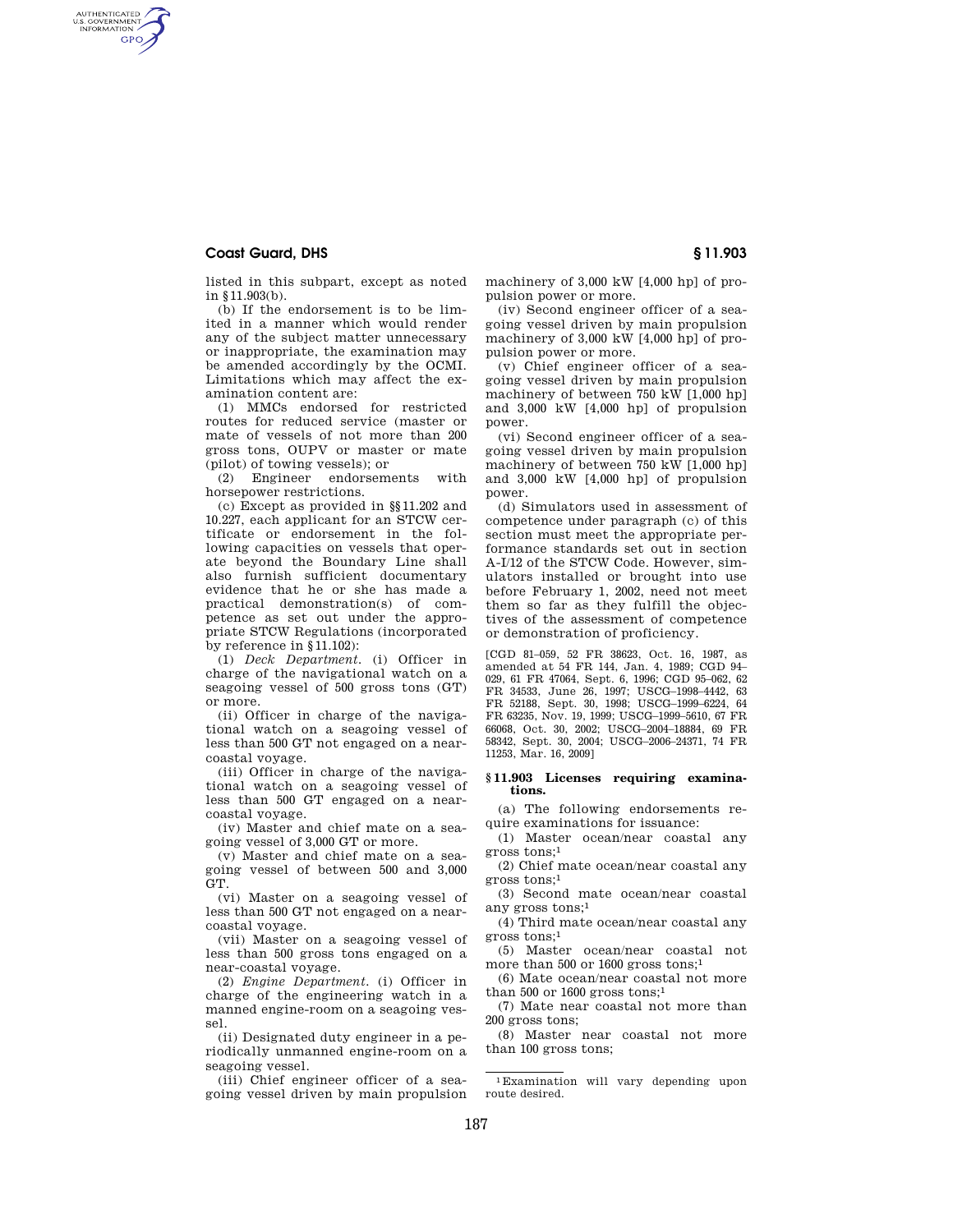**§ 11.903 46 CFR Ch. I (10–1–13 Edition)** 

(9) Master Great Lakes and inland any gross tons;

(10) Mate Great Lakes and inland any gross tons;

(11) Master inland any gross tons;

(12) Master river any gross tons;

(13) Master Great Lakes and inland/ river not more than 500 or 1600 gross tons:1

(14) Mate Great Lakes and inland/ river not more than 500 or 1600 gross tons;1

(15) Mate Great Lakes and inland/inland/river not more than 200 gross tons;1

(16) Master Great Lakes and inland/ inland/river not more than 100 gross tons:1

(17) First class pilot;

(18)(i) Apprentice mate (steersman) of towing vessels;

(ii) Apprentice mate (steersman) of towing vessels, limited;

(19) Operator uninspected passenger vessels;

(20) Master uninspected fishing industry vessels;

(21) Mate uninspected fishing industry vessels;

(22) Chief engineer steam/motor vessels;

(23) First assistant engineer steam/ motor vessels;

(24) Second assistant engineer steam/ motor vessels;

(25) Third assistant engineer steam/ motor vessels;

(26) Chief engineer (limited) steam/ motor vessels;

(27) Assistant engineer (limited) steam/motor vessels;

(28) Designated duty engineer steam/ motor vessels;

(29) Chief engineer uninspected fishing industry vessels;

(30) Assistant engineer uninspected fishing industry vessels.

(b) The following endorsements do not require examinations:

(1) Master ocean any gross tons when adding an endorsement as Offshore Installation Manager.

(2) Master ocean or near coastal not more than 200 gross tons, when raising grade from mate near coastal not more than 200 gross tons. Master ocean not more than 200 gross tons would, however, require an examination in celestial navigation.

(3) Master Great Lakes and inland, inland, and rivers not more than 200 gross tons when raising grade from mate of the same route not more than 200 gross tons.

(4) Master or mate (pilot) of towing vessels (endorsed for the same route).

(c) Each candidate for any of the following endorsements shall meet the requirements of the appropriate STCW regulations and standards of competence and those in part A of the STCW Code (incorporated by reference, see §11.102), as indicated in table 11.903(c) of this section:

(1) Master, oceans and near coastal, any gross tons.

(2) Chief mate, oceans and near coastal, any gross tons.

(3) Master, oceans and near coastal, 500 to 1600 gross tons.

(4) Second mate, oceans and near coastal, any gross tons.

(5) Third mate, oceans and near coastal, any gross tons.

(6) Mate, oceans and near coastal, 500 to 1600 gross tons.

(7) Master or mate of towing vessels of over 200 gross tons, oceans and nearcoastal.

(8) Master (OSV).

(9) Chief mate (OSV).

(10) Mate (OSV).

(11) Chief engineer, unlimited.

(12) 1st Assistant engineer, unlimited.

(13) 2nd Assistant engineer, unlimited.

(14) 3rd Assistant engineer, unlimited.

(15) Chief engineer, limited—oceans.

(16) Assistant engineer, limitedoceans.

(17) Chief engineer, limited-near coastal.

(18) Chief engineer (OSV).

(19) Engineer (OSV).

# TABLE 11.903(c)

| <b>STCW CODE</b>             |               | $\sim$<br>∼   | $\sim$<br>ັ |                            |                            |                                    | 8                     | 9                                         | 10                                                | - 4  | 10<br>. <u>.</u> | 12   | 14   | 15   | 16   | $\rightarrow$ | 18 | 19    |
|------------------------------|---------------|---------------|-------------|----------------------------|----------------------------|------------------------------------|-----------------------|-------------------------------------------|---------------------------------------------------|------|------------------|------|------|------|------|---------------|----|-------|
| II'<br>$II/2$ , p. 1 & 2<br> | <br>$\lambda$ | <br>$\lambda$ | <br>        | $\lambda$<br>$\lambda$<br> | $\lambda$<br>$\lambda$<br> | $\lambda$<br>$\lambda$<br>$\cdots$ | <br><br><br>$\lambda$ | <br>$\overline{\phantom{a}}$<br>$\lambda$ | $\overline{\phantom{a}}$<br>$\lambda$<br>$\cdots$ | <br> | <br>.            | <br> | <br> | <br> | <br> | <br>          |    | <br>. |